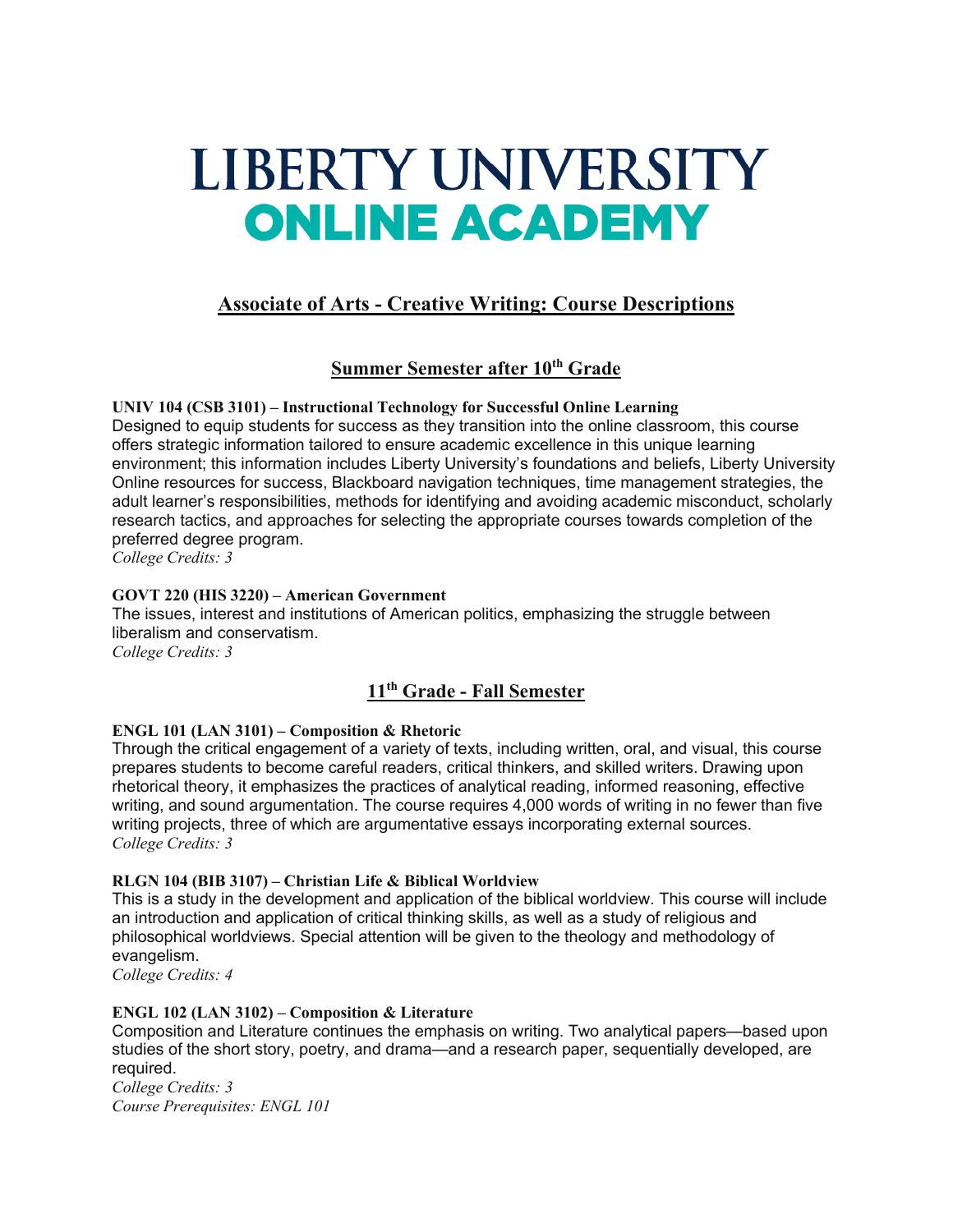#### **BIBL 104 (BIB 3106) – Survey of Old & New Testament**

This survey course is designed to lay a foundational understanding of Scripture via a historical survey of the Old and New Testaments. The student will engage a range of learning activities related to the issues interacting with biblical literature, basic hermeneutical principles, key themes and persons of the canon, and the redemptive theme of Scripture.

*College Credits: 4*

# **11th Grade - Spring Semester**

#### **COMS 101 (LAN 3103) – Speech Communication**

Study and practice in communicating ideas competently in public speaking. Students are also given a foundation for the development of communication skills in other human communication contexts, including dyadic and small group communication.

*College Credits: 3*

#### **ENGL 202 (LAN 3202) – American Literature II**

A survey of American literature following the American Renaissance. Two critical papers are required.

*College Credits: 3 Course Prerequisites: ENGL 101 & ENGL 102*

#### **PSYC 101 (ASC 3101) – General Psychology**

Introduction to Psychology as a scientific discipline concerned with the study of behavior. Consideration will be given to such topics as human development, motivation, emotion, perception, learning, personality, intelligence, measurement, and applied areas. *College Credits: 3 \*Subject material may be considered sensitive by some students*

# **WRIT 201 (WRI 3201) – Intro to Creative Writing**

Students will learn the literary components, complexity, and craft of creative writing. *College Credits: 3 Course Prerequisites: ENGL 101*

# **Summer Semester after 11th Grade**

#### **MATH 115 (or higher)**

Students must take MATH 115 or higher. MATH 115 is recommended. *College Credits: 3 Course Prerequisites: MATH 110, Math Assessment, or SAT/ACT*

## **BIOL 101 (SCI 3101) – Principles of Biology**

An examination of the fundamental characteristics common among living things. Emphasis is placed upon studies of the cell, energy, metabolism, reproduction, heredity, ecology, phylogeny and the diversity of life.

*College Credits: 3*

## **BIOL 103 (SCI 3103) – Principles of Biology Lab**

Laboratory exercises selected to demonstrate basic biological concepts. Emphasis is on plant and animal cell chemistry, composition and function, organismal structure and function, biological diversity and population ecology.

*College Credits: 1*